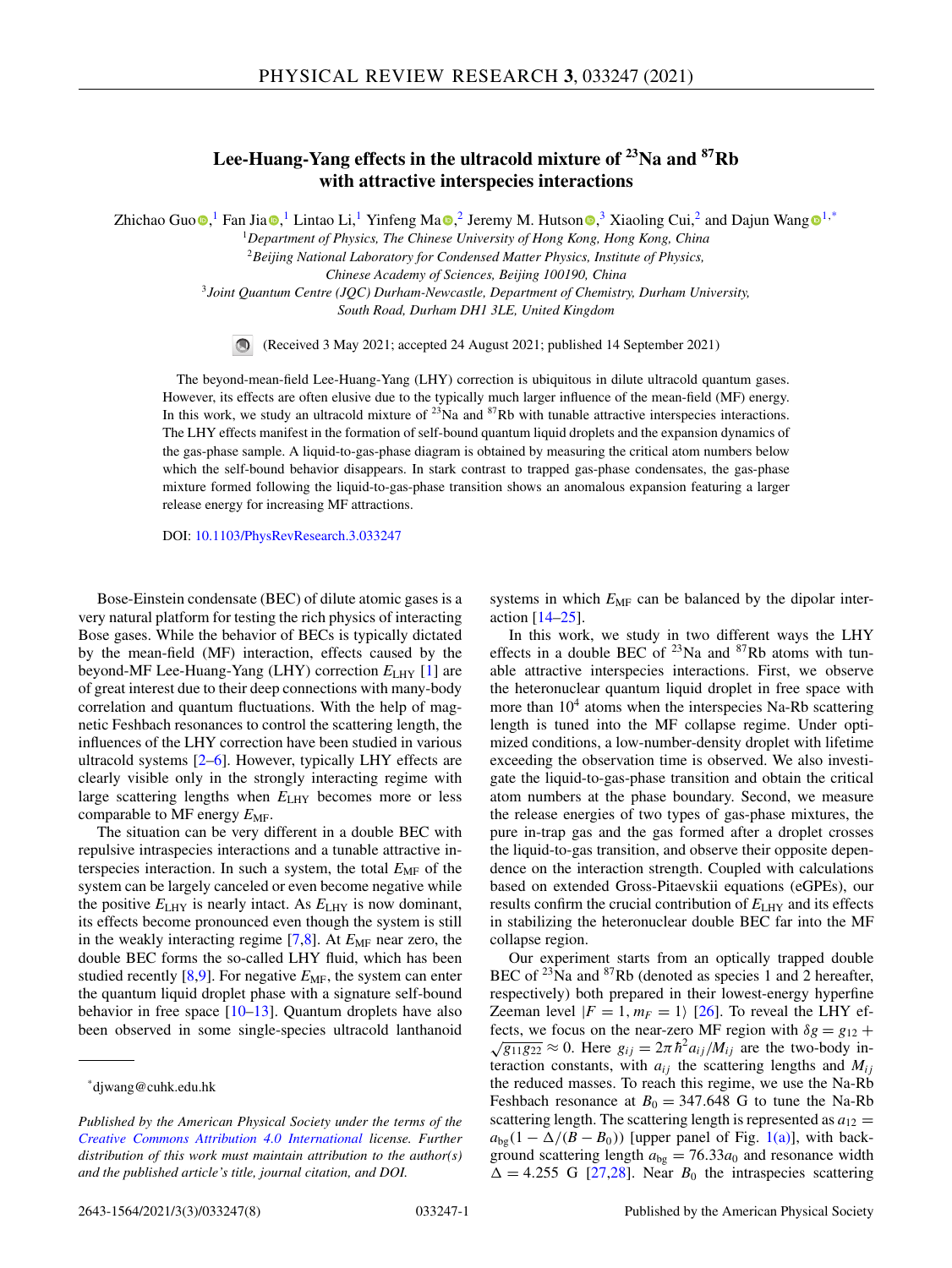<span id="page-1-0"></span>

FIG. 1. Creation and detection of Na-Rb mixtures for investigating LHY effects. (a) In the upper panel, the purple, yellow, and black solid lines are scattering lengths between N<sub>a</sub>-Na( $a_{11}$ ), Rb-Rb( $a_{22}$ ), and Na-Rb( $a_{12}$ ), respectively. The dashed green curve is  $\delta g$ . The dashed vertical line indicates the magnetic field for  $\delta g = 0$ . In the lower panel, the phase diagrams at different atomic numbers and magnetic fields are shown. Inset: Schematic detection method of the droplet in free space. (b) Images of the mixture during the TOF expansion in the gas phase at 350.451 G (left) and the droplet phase at 349.849 G (right). (c) Cloud sizes obtained from (b) reveal the very different behaviors of the two phases. Data points for  ${}^{87}Rb$  are shown in purple, while those for  ${}^{23}Na$  are in yellow. Inset: In the droplet phase, bimodal distributions are observed for the cloud with excess atoms. A double Gaussian fitting is used to extract the droplet size in this case.

lengths  $a_{11} = 60.05a_0$  [\[29,30\]](#page-7-0) and  $a_{22} = 100.13a_0$  [\[30,31\]](#page-7-0) remain almost constant.

For convenience, we define a dimensionless parameter  $\delta g \equiv \delta g/\overline{g}$  to characterize the total  $E_{\text{MF}}$ , with  $\overline{g} = (g_{11} +$ *g*<sup>22</sup> )/2. For the current system, the critical magnetic field for  $\delta g = 0$  (and also  $\delta g = 0$ ) is  $B_c = 349.978$  G, which corresponds to a critical interspecies scattering length  $a_{12}^c$  = −63.1*a*0. As shown in Fig. 1(a) (lower panel), for each value of  $\delta g$  < 0, the double BEC will undergo a transition from gas phase to droplet phase as the atom numbers are increased. With our atom numbers around  $10<sup>4</sup>$  for both species, the theory predicts an observation window for the droplet phase for  $\delta$ *g* from −0.061 to −0.189 (349.910 G to 349.780 G). For  $\delta$ *g* from 0 to  $-0.061$ , droplet formation is still possible but atom numbers much larger than currently available are needed.

In the first experiment, we study the Na-Rb quantum droplet in free space by releasing the sample from the optical trap. We probe the system during the time of flight (TOF), as depicted in the inset of Fig.  $1(a)$ . To probe the atoms in situ at each TOF, we implement a two-species high-field detection protocol which consists of a partial optical pumping process followed by standard absorption imaging on the cycling transitions [\[32\]](#page-7-0). This partial imaging method is necessary as the droplets have very high optical depth and are difficult to detect directly [\[11](#page-6-0)[,33\]](#page-7-0). Both the partial optical pumping and the absorption imaging are calibrated using standard methods  $[34,35]$ . The measured resolutions  $(1/\sqrt{e})$  half Gaussian widths) of our imaging system are 0.6 and 0.8  $\mu$ m for <sup>23</sup>Na at 589 nm and 87Rb at 780 nm, respectively, which are just enough to resolve the droplet. To maintain the imaging resolutions, we mount the objective and the probe light optics on high-precision vertical translational stages to keep the optical axis of the imaging system always aligned with the droplet.

While shutting down the optical trap provides a direct way of probing the droplet in free space, the nonadiabatic nature of the process can cause problems. Due to the confinement, the in-trap sample is smaller in size than the free-space droplet in its ground state, while the total energy of the system is much larger. In the worst scenario, the energy of the initial state on release from the trap is larger then the energy barrier of the expansion and a stable droplet can never be formed [\[30\]](#page-7-0). To mitigate this problem, the crossed optical dipole trap is configured in a nearly spherical shape with measured trap oscillation frequencies of 78 Hz (86 Hz) for  ${}^{87}Rb$  ( ${}^{23}Na$ ). This is in accordance with the understanding that a quantum droplet with isotropic short-range interactions should be spherical in free space. In addition, a carefully designed magnetic-field control sequence is used to improve the mode matching [\[30\]](#page-7-0). These steps allow us to observe droplet formation reliably for *δg* from −0.094 to −0.189. However, for *δg* from −0.061 to −0.094, due to the smaller binding energy, droplets can be observed only by a more sophisticated mode-matching method, aided by fast magnetic-field quenching at the instant of releasing the samples from the trap [\[30\]](#page-7-0). For this method to work, the starting magnetic field must be selected carefully so that the size of the in-trap sample matches that of the free-space droplet at the end of the magnetic-field quenching.

Figure  $1(b)$  shows a side-by-side comparison of the <sup>23</sup>Na and 87Rb clouds in the gas phase and the droplet phase following the TOF. The signature self-bound behavior of the droplet can be observed clearly by comparing its dramatically different TOF expansion with that in the gas phase. For  $\delta g =$ −0.119 (349.849 G), where the droplet phase is expected, the sizes of both clouds stay nearly the same during the TOF. For  $\delta g = +0.344$  (350.451 G), by contrast, the system remains in the gas phase, and the sizes increase steadily with TOF.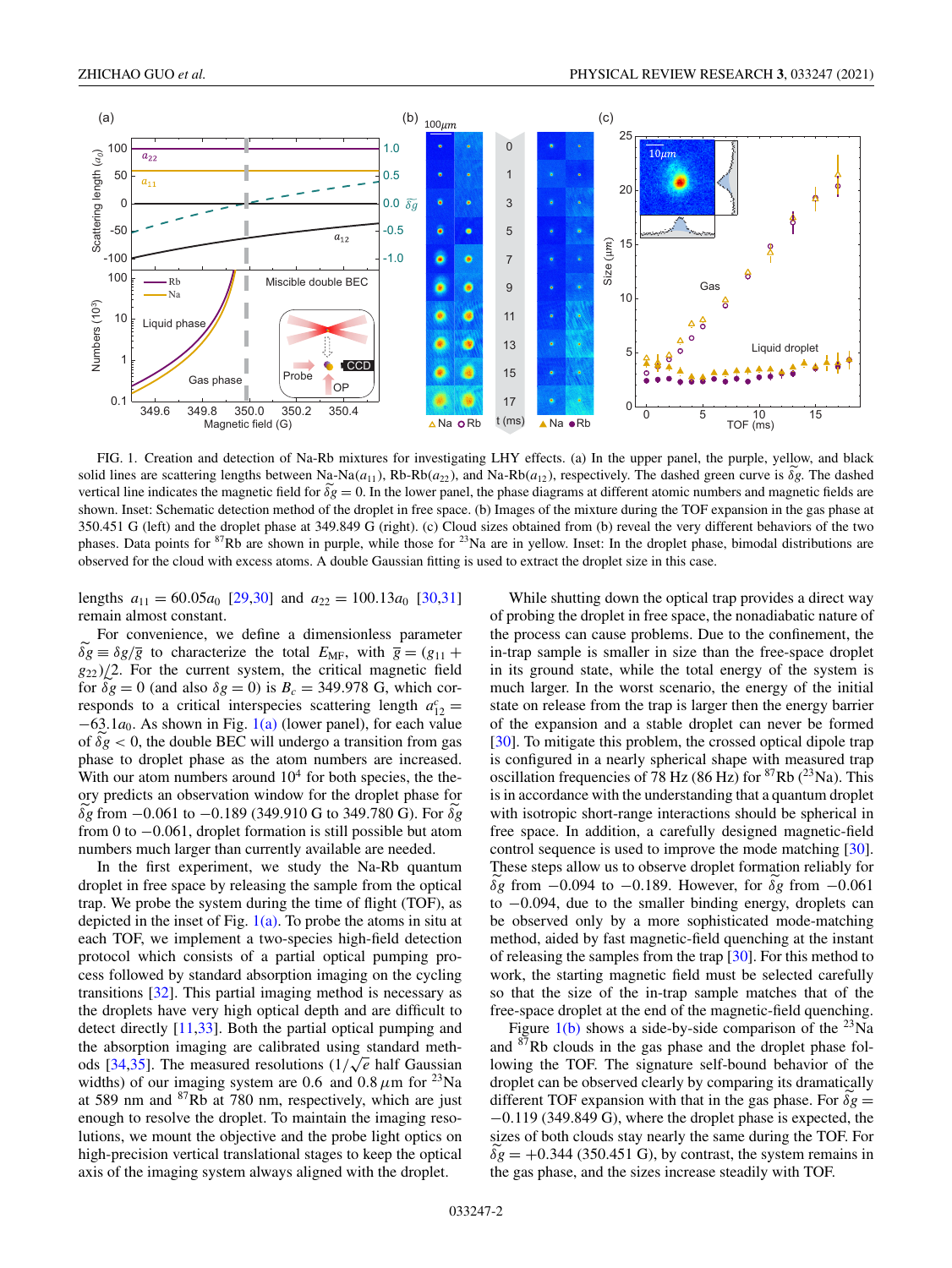<span id="page-2-0"></span>

FIG. 2. Evolution of the Na-Rb droplet in free space. Panels (a), (b), and (c) show the size, atom numbers, and the  ${}^{87}Rb$  to  ${}^{23}Na$  number ratio at  $\delta g = -0.116$  (349.852 G) following the TOF. The droplet is created by directly releasing the sample from the trap. The vertical bar marks the approximate time of the liquid-to-gas-phase transition. Panels (d), (e), and (f) show the evolution for the droplet created with the additional magnetic-field quenching for  $\delta g = -0.089$ (349.880 G). The red dashed lines in (c) and (f) mark the theoretical number ratio  $N_2/N_1 = 1.51$ .

To extract quantitative information, we fit the images with 2D Gaussian functions. In the droplet, the size should be the same for the two species; their densities and thus numbers should follow the ratio  $N_2/N_1 = \sqrt{g_{11}/g_{22}} = 1.51$  [\[7\]](#page-6-0). When this ratio is not maintained, the droplet part shows up as a dense central peak, and the excess atoms of one species appear as a much larger-sized and expanding gaseous background surrounding the droplet [inset of Fig.  $1(c)$ ]. For this kind of "bimodal" distribution, the droplet parameters are extracted with a double 2D Gaussian fitting. Figure  $1(c)$  shows the starkly different expansion behaviors in the droplet and the gas phases obtained from the images in Fig.  $1(b)$ .

For the droplets formed by direct trap release from  $\delta g =$ −0.094 to −0.189, we observe two distinctively different dynamics in the evolution of the  $^{23}$ Na and  $^{87}$ Rb samples during the TOF. As an example, Figs.  $2(a)-2(c)$  show the sizes, atom numbers, and number ratio of the droplet sample for  $\delta g =$  $-0.116$  (349.852 G). During the first 10 ms, the <sup>23</sup>Na and 87Rb sizes increase very little, while atom losses are observed for both species. Bimodal distributions are observed from 0 to 5 ms as the initial number ratio is far from 1.51. After 5 ms expansion, the gaseous atoms surrounding the droplet are already too dilute to be detected.

After about 10 ms, the sample sizes start to increase while the atom numbers stay nearly constant. This is consistent with a phase transition from droplet to gas when the atom numbers are reduced to below the critical values [see Fig. [1\(a\)\]](#page-1-0). We fit the size evolution empirically with  $\sigma(t)$  $t_0$ ) =  $\sqrt{\sigma_0^2 + v^2(t - t_0)^2}$  and  $\sigma(t < t_0) = \sigma_0$  and obtain a lifetime in the droplet phase of about  $t_0 = 7$  ms. Here *v* is the expansion velocity of the gas-phase sample. Similarly, as illustrated in Fig.  $2(b)$ , the critical atom numbers for the phase



FIG. 3. Critical atom numbers  $N_c$  for the liquid-to-gas-phase transition as a function of  $\delta g$ . The solid lines are calculated from coupled eGPEs. The color codes are purple for 87Rb and yellow for 23Na.

transition can be obtained by fitting the  $^{23}$ Na and  $^{87}$ Rb number evolution data with an exponential decay function with the critical number as the offset.

For several values of  $\delta g$  between  $-0.061$  and  $-0.094$ , we have created longer-lived droplets by the magnetic-field quenching method. As shown in Figs.  $2(d)-2(f)$ , during the accessible TOF, the droplet size stays nearly the same although number losses are still observed. After 10 ms, the number ratio becomes close to 1.51 and the number loss slows down significantly. As the lifetime is longer than the usable TOF of 18 ms, we have not been able to measure the real lifetime and the critical numbers in this range of  $\delta g$ . More detailed investigations, e.g., by levitating the droplet, are warranted in the near future.

Figure 3 shows the critical  $^{23}$ Na and  $^{87}$ Rb atom numbers for  $\delta g$  from  $-0.094$  to  $-0.189$ . Although the range of  $\delta g$  is small, a fourfold change in the measured critical numbers is observed. The critical numbers calculated using coupled eGPEs with the LHY term included (solid curves) matches the measurements very well.

A major cause of the atom losses is three-body recombination as a result of the high number densities in the droplet [ $10-12,30$ ]. For droplets with  $\delta g$  from  $-0.094$  to  $-0.189$ , another possible loss mechanism is self-evaporation due to the imperfect matching between in-trap and free-space modes [\[36\]](#page-7-0). The short lifetimes in this region are the combined result of these loss mechanisms. In contrast, the droplet at  $\delta g =$  $-0.089$  [see Figs. 2(d)–2(f)] has relatively lower number densities and is formed with nearly optimal mode matching and is thus longer lived. Nevertheless, for both cases, the stabilized number ratios after 10 ms TOF are very close to 1.51 despite the different creation procedures and the large initial number mismatches [Figs.  $2(c)$  and  $2(f)$ ].

We now turn to the gas-phase double BEC and release the sample directly from the trap (without the additional magnetic-field quenching) for  $\delta g$  from  $+0.344$  to  $-0.094$ . To characterize the LHY effect, we measure the release energy  $E_{\text{rel}} = E_{\text{kin}} + E_{\text{int}}$  from the TOF expansion [\[30,37,38\]](#page-7-0). Here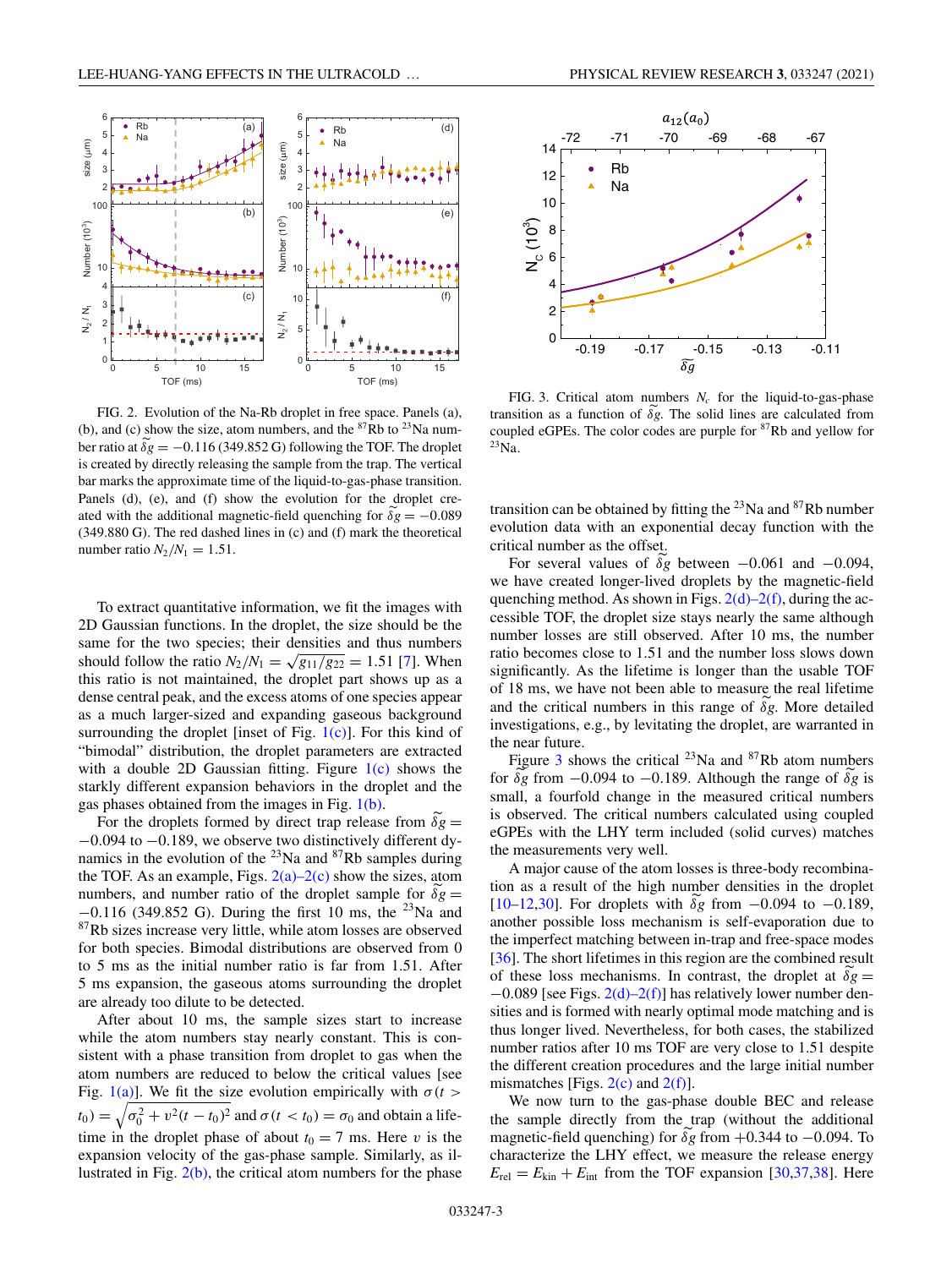<span id="page-3-0"></span>

FIG. 4. The release energy as a function of  $\delta g$ . The open squares represent  $E_{rel}$  for gas-phase mixtures released from the trap directly, while the solid circles are  $E_{rel}$  for the gas samples formed following the liquid-to-gas-phase transition. The red solid curve and the red dashed curve show  $E_{rel}$  for these two cases, calculated with eGPEs. The magenta short dashed curve is *E*rel for the second case from variational theory. The blue solid curve shows the GPE calculation without the LHY term for comparison.

 $E_{kin}$  is the quantum pressure and  $E_{int} = E_{MF} + E_{LHY}$  is the total interaction energy. When  $E_{MF}$  is tuned to zero,  $E_{LHY}$ becomes the only interaction term in  $E_{rel}$ . For negative  $E_{MF}$ , the fact that the sample expands rather than collapses is also a direct manifestation of the LHY effect.

We prepare the trapped double BEC and measure *E*rel from the TOF expansion velocities of the two species [\[30,37\]](#page-7-0) for several different values of  $\delta g$ . The resulting  $E_{\text{rel}}$  is shown as open squares in Fig. 4. In general,  $E_{\text{rel}}$  depends on  $\delta g$ ,  $N_1$ , and *N*<sup>2</sup> and the density overlap between the two species. However, in this range of  $\delta g$ , the densities of the double BEC are still rather high even in the gas phase, and significant three-body losses are observed during the TOF. Thus, it is difficult to maintain constant  $N_1$  and  $N_2$  during the TOF for different  $\delta g$ , even though great efforts are made to keep the initial atom numbers in the trap fixed. Nevertheless, since  $E_{rel}$  is a measure of the energy per atom, it is not affected severely by the loss.

We calculate *E*rel with the eGPEs for the corresponding atom numbers at the end of the TOF and find good agreement for  $\delta g \gtrsim 0$ , corresponding to  $E_{\text{MF}} \gg E_{\text{LHY}}$  or  $E_{\text{MF}} \approx 0$  (red solid curve in Fig. 4). We note that, without the LHY term, the calculation fails for  $\delta g < 0$  due to collapse of the double BEC (blue solid curve in Fig. 4). At  $\delta g \approx 0$ , where  $E_{MF}$  almost cancels, the energy difference between the two calculations is about 1 nK. This is essentially the magnitude of  $E_{LHY}$ , if we assume  $E_{kin}$  does not change dramatically between the two cases.

The gas-phase mixture formed following the liquid-to-gasphase transition is also of great interest. As shown in Fig.  $2(a)$ , its expansion velocity can be measured and converted into another *E*rel even though there is no trap involved. Following the number losses, the total energy of the system changes from negative in the droplet phase to positive in the metastable and eventually gas phase. *E*rel here is thus just the sum of  $E_{kin}$ ,  $E_{MF}$ , and  $E_{LHY}$  at the phase-transition point [\[30\]](#page-7-0). The measured  $E_{rel}$  is shown in Fig. 4 as solid circles for  $\delta g$  from

 $-0.094$  to  $-0.189$ . It has the opposite dependence on δ*g* from that observed for the gas-phase mixture released from the trap. This is similar to previous observations on the expansion dynamics of the erbium dipolar system [\[17\]](#page-6-0).

This behavior can be qualitatively understood from the competition between  $E_{LHY}$ ,  $E_{\text{king}}$ , and  $E_{MF}$  for the droplet near the phase-transition point. As  $\delta g$  becomes more negative, the critical atom numbers at the phase-transition point become smaller, and the sample also shrinks. The positive  $E_{LHY}$  and  $E_{\text{kin}}$  terms increase faster than the negative  $E_{\text{MF}}$  term decreases. The measured *E*rel thus increases for more negative  $\delta g$ . We note that, without  $E_{LHY}$ , the magnitude of  $E_{MF}$  is larger than *E*kin and the system collapses. This picture is confirmed semiquantitatively by the eGPE calculation, shown by the red dashed curve in Fig. 4. As a comparison, a variational calculation (magenta short dashed curve) using the experimentally measured atom numbers and the Gaussian ansatz is also shown; this actually agrees better with the experimental data. The deviation between the experiment and the eGPE calculation may be due to the inaccuracy in determining the transition point.

In conclusion, we have studied the heteronuclear BEC mixture of  $87Rb$  and  $23Na$  atoms with attractive intersperses interactions under conditions where the role of the LHY correction is amplified. The signatures of the LHY correction manifest clearly in both the self-bound behavior of the free-space quantum liquid droplet and the expansion of the gas-phase mixtures. Although the observation time is limited by the detection method, our result shows that heteronuclear droplets can be long lived. This will allow quantitative studies on the fundamental properties of the quantum droplet, such as the existence of a possible Bose pairing mechanism [\[39,40\]](#page-7-0) with mass-imbalanced constituents. Another interesting topic is quantum droplets in lower dimensions and at the crossover between different dimensionalities  $[41-43]$ . The <sup>23</sup>Na and  $87Rb$  system here also holds great promise in creating large quantum liquid droplets with more than  $10^6$  atoms  $[44,45]$ . In this so far unreached regime, the droplet features a large core with constant density, and various peculiar collective excitation may be investigated [\[7\]](#page-6-0).

We thank valuable discussions with D.S. Petrov, L. Tarruell, L. Tanzi, Zeng-Qiang Yu, and Hui Hu. This work was supported by the Hong Kong RGC General Research Fund (Grants 14301620 and 14303317) and the Collaborative Research Fund C6005-17G. J.M.H. is supported by the U.K. Engineering and Physical Sciences Research Council (EPSRC) Grant No. EP/P01058X/1. Y.M. and X.C. are supported by the National Key Research and Development Program of China (2018YFA0307600, 2016YFA0300603) and the National Natural Science Foundation of China (12074419).

#### **APPENDIX**

### **1. The intraspecies scattering lengths**

Near 350 G, there are no intraspecies Feshbach resonances for either <sup>23</sup>Na or <sup>87</sup>Rb atoms in their  $|1, 1\rangle$  hyperfine Zeeman states. However, the  $a_{11}$  and  $a_{22}$  in this region still need to be treated carefully. To this end, we calculate the scattering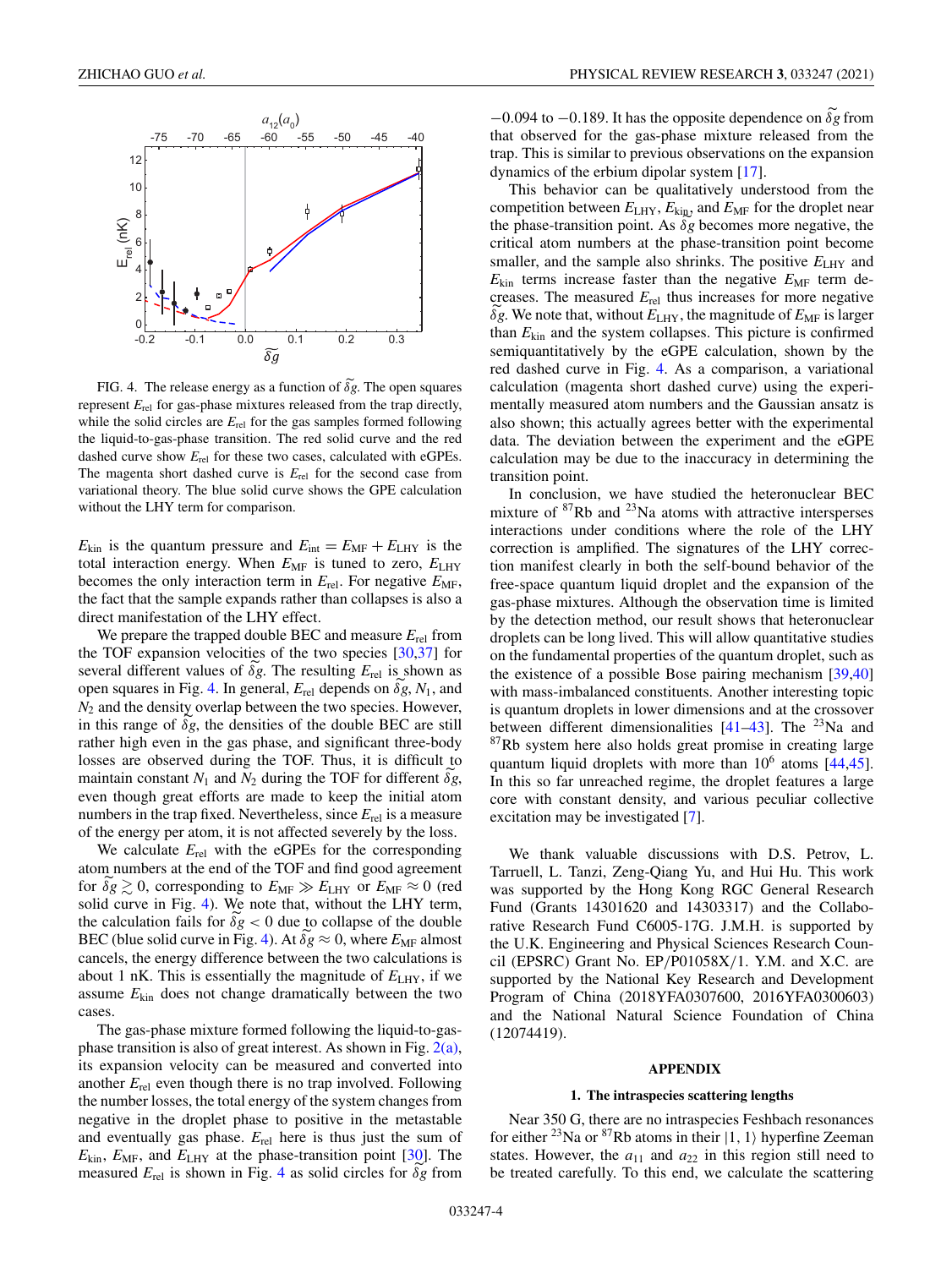<span id="page-4-0"></span>

FIG. 5. The intraspecies scattering length for  $^{23}$ Na atoms in the  $|1, 1\rangle$  state. The two resonances at high magnetic fields around 900 G [\[29\]](#page-7-0) are far away from the current magnetic field of interest near 350 G. However,  $a_{11}$  still varies smoothly from 54.5 $a_0$  at 0 G to 60.05*a*<sup>0</sup> for 350 G.

lengths with the MOLSCAT package [\[46,47\]](#page-7-0) using the molec-ular potentials in Ref. [\[29\]](#page-7-0) for  $^{23}$ Na and in Ref. [\[31\]](#page-7-0) for  $^{87}$ Rb. For  ${}^{87}$ Rb, the scattering length  $a_{22}$  near 350 G stays nearly the same as the well-calibrated low-field value of  $100.13a_0$ . On the other hand, for <sup>23</sup>Na, the scattering length  $a_{11}$  varies smoothly as the magnetic field is changed from 0 to 350 G, as shown in Fig. 5. Near the experimentally used magnetic field for the current experiment,  $a_{11}$  is 60.05 $a_0$ . This is rather different from the low-field value of  $54.5a_0$ .

The variation of  $a_{11}$  far away from the Feshbach resonance is due to the change of the singlet/triplet character of the  $^{23}$ Na atomic states. This is the result of the competition between the hyperfine interaction and the Zeeman effect. Since the difference between the singlet and triplet  $^{23}$ Na -  $^{23}$ Na scattering lengths is large [\[29\]](#page-7-0), *a*<sup>11</sup> will be modified by the singlet/triplet character variation. For  ${}^{87}Rb$ , since the singlet and triplet scattering lengths are very similar  $[31]$ ,  $a_{22}$  is very insensitive to magnetic fields unless there is a Feshbach resonance.

#### **2. Magnetic field gradient compensation**

An important technical issue for observing the free-space droplet is the spatial varying magnetic field experienced by the droplet during the TOF. Due to the different magnetic dipole moments of <sup>23</sup>Na ( $\mu_{b1} = 1.084$  MHz/G) and <sup>87</sup>Rb  $(\mu_{b2} = 0.837 \text{ MHz/G})$  near  $B_0$ , a moderate gradient and curvature may generate a differential force large enough to tear the droplet apart. With the pair of Feshbach coils only, the measured magnetic field curvature near 347 G is  $1.4 \text{ G/cm}^2$ and the averaged magnetic field gradient is about 0.6 G/cm. Experimentally, we observe the  $^{23}$ Na and  $^{87}$ Rb atomic clouds separating from each other following the TOF. To mitigate this problem, we placed another coil, with its current dynamically controlled following the TOF, on top of the Feshbach coil. This simple improvement reduces the magnetic field gradient to 0.11 G/cm and the magnetic field variation during the 18 ms TOF from  $\pm 10$  mG to  $\pm 3$  mG, which corresponds to a  $a_{12}$  change of less than 0.26  $a_0$ .



FIG. 6. Droplet formation by directly releasing the trapped sample. The blue dashed curves represent  $E_{\text{tot}} = E_{\text{kin}} + E_{\text{pot}} + E_{\text{int}}$  of the trapped double BEC, and the red solid curves are  $E_{\text{tot}}$  in free space (i.e.,  $E_{\text{kin}} + E_{\text{int}}$ ). (a) For very small  $|\delta g|$ , the free-space  $E_{\text{tot}}$  (the red open circle) is higher than the barrier height on the large size side (the red solid dot). In this case, the sample will keep expanding and never forms the droplet. (b) For  $|\delta g|$  large enough, the sample does not have enough energy and will be confined near the energy minimum to form the droplet.

In the eGPEs, the magnetic field gradient is included as opposite direction linear potentials to the two species in the center-of-mass coordinate. According to the simulation, this small magnetic field gradient actually doubles the critical atom numbers.

#### **3. In-trap and free-space mode matching**

During the release of the double BEC sample from the optical trap, the trap energy suddenly is removed suddenly, but the size of the sample has no time to adapt to the new value. As shown in Fig. 6, in general the in-trap size is smaller than the size of the ground-state free-space droplet at the energy minimum. The sample size will thus start to expand after being released from the trap and its total energy (per particle)  $E_{\text{tot}} = E_{\text{kin}} + E_{\text{int}}$  will also start to evolve following the red curves. For the cases with very small  $|\delta g|$  [Fig. 6(a)], *E*tot is higher than the energy barrier at the right-hand side. In this case, the sample will just keep expanding after crossing the maximum point and never forms the droplet, while in Fig. 6(b), with  $|\delta g|$  large enough, the negative  $E_{\text{tot}}$  of the released sample is not enough to overcome the energy barrier and the droplet can be formed, but its size will undergo a small-amplitude oscillation.

As described in the main text, to improve the mode matching, we used a nearly spherical shape trap for matching the sphere shape of the quantum droplet. In addition, as the in-trap size of the double BEC also depends strongly on  $\delta g$ , the magnetic field is controlled in a carefully designed sequence. After the double BEC is created, the magnetic field is first ramped up quickly across the Feshbach resonance to 358.4 G where  $a_{12}$  has a small positive value of 46.1 $a_0$ . After 350 ms for the system to stabilize, the magnetic field is ramped down to 350.451 G in 130 ms. This is just 0.424 G above  $B_c$  and the corresponding  $a_{12}$  is  $-39.5a_0$  ( $\delta g = +0.344$ ). Here the double BEC is miscible and the attractive interaction increases the spatial overlap of the two condensates and also increases the in-trap densities substantially. Both effects significantly improve the mode matching and facilitate the free-space droplet formation. At this point, rapid atom losses are already observed; thus, the magnetic field holds here for only 10 ms.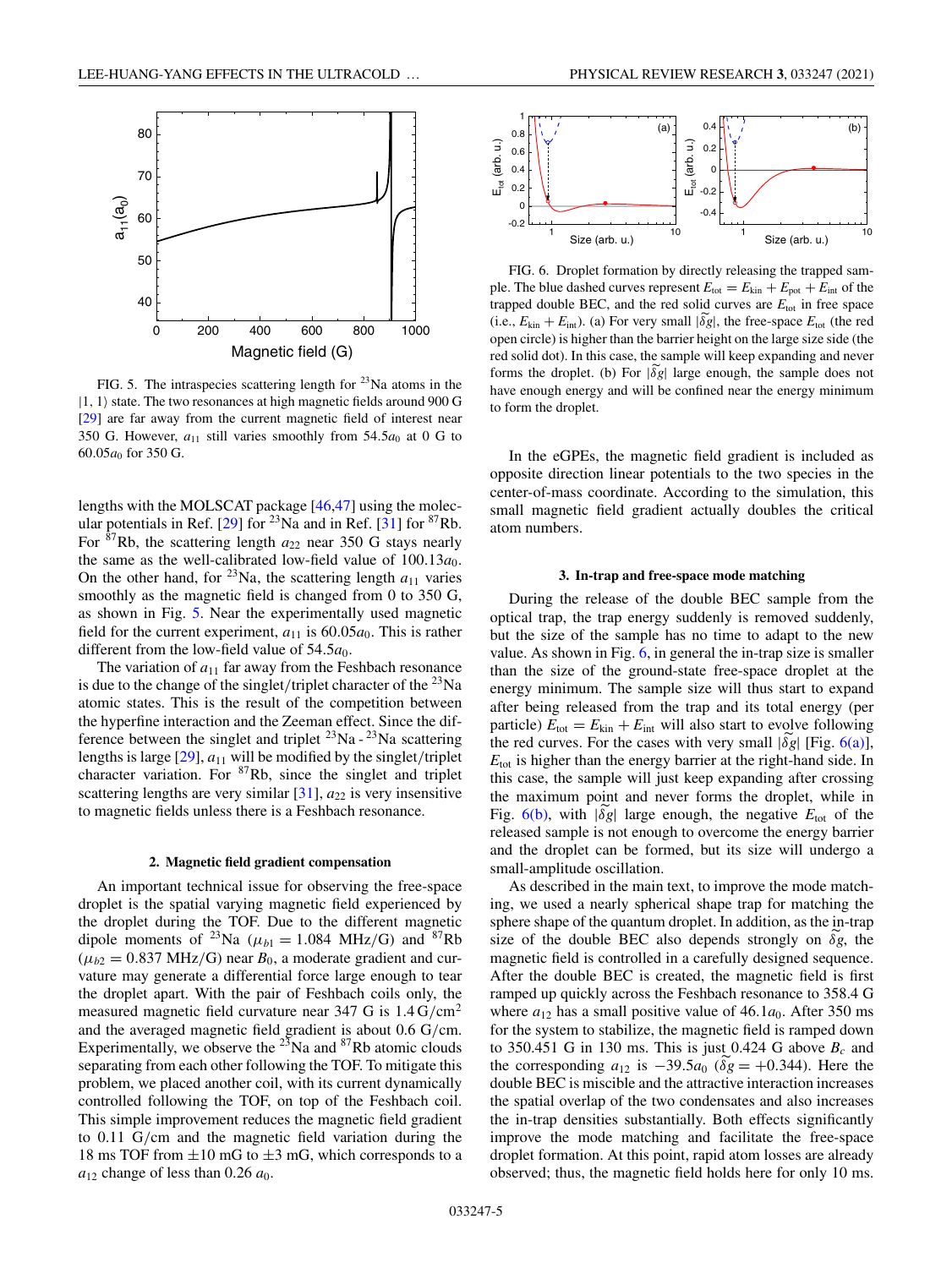

FIG. 7. Producing long-lived droplets by magnetic field quench. (a) For some weakly bound droplets, it is possible to find a  $\delta g$ value where the in-trap gas-phase sample size (blue dashed curve) is the same as the size of the free-space droplet (red solid curve). Quenching  $\delta g$  at the instant of releasing the sample, as depicted by the black dashed arrow, will lead to a near perfect mode matching. Panels (b) and (c) show the experimentally measured droplet signals for  $\delta g = -0.089$  (349.880 G) and  $\delta g = -0.061$  (349.910 G) created with this method. At these magnetic fields, no droplet can be observed without the quench as they fall in the situation as described in Fig.  $6(a)$ .

Afterward, the magnetic field is ramped to a target value within 5 ms before the droplet is detected in free space.

As depicted in Fig.  $6(b)$ , although the droplet can be observed after these improvements for  $|\delta g|$  large enough, the mode matching is not perfect. For  $\delta g$  from 0 to  $-0.094$ , with the current atom numbers, the droplet cannot be observed by simply releasing the double BEC from the trap. As shown in Fig.  $7(a)$ , even better mode matching can be achieved by finding a  $\delta g$  value where the in-trap size matches with the target droplet size and quenches  $\delta g$  at the same time when the trap is shut off. To achieve the fast magnetic-field quenching necessary for this method, we added a small magnetic coil that is capable of covering the magnetic field range in less than 10  $\mu$ s. Figures 7(b) and 7(c) show two droplets formed with this method. For case (b) with  $\delta g = -0.089$ , the droplet lifetime is longer than the available observation time. For case (c) with  $\delta g = -0.061$ , the liquid-to-gas-phase transition is observed after about 7 ms. This short lifetime is probably limited by the atom numbers since at this  $\delta g$ , the critical atom numbers are much larger.



FIG. 8. The release energies. (a) Origin of *E*rel for the gas released from the trap. The blue dashed curve is the in-trap total energy  $E_{\text{tot}} = E_{\text{pot}} + E_{\text{kin}} + E_{\text{int}}$ , and the red solid curve is  $E_{\text{tot}}$  without  $E_{\text{pot}}$ when the sample is suddenly released from the trap. (b) *E*rel for the case following the liquid-to-gas-phase transition. The blue and orange dashed curves are  $E_{\text{tot}}$  of the stable and meta-stable droplets, respectively. The red solid curve is  $E_{\text{tot}}$  just on the phase-transition point, where the local minimum disappears. For both cases, following the size increase, the quantum pressure  $E_{kin}$  and the interaction energy  $E_{\text{int}}$  are converted to the kinetic energy of the atoms.

## **4. Three-body loss**

As discussed in the main text, the major losses of atom number are from a three-body loss as a result of the high density of the droplet sample. We observe a faster loss of  $87Rb$  than that of  $23Na$  at almost all magnetic fields. We believe this is due to the larger three-body loss rate constant  $(7.2 \times 10^{-30} \text{ cm}^6/\text{s})$  of the <sup>87</sup>Rb BEC than that of the <sup>23</sup>Na BEC (1.1 × 10<sup>-30</sup> cm<sup>6</sup>/s) [\[48,49\]](#page-7-0).

While the three-body loss rate constants for condensed  $87Rb$  and  $23Na$  atoms are well known [\[48,49\]](#page-7-0), those between <sup>23</sup>Na and <sup>87</sup>Rb with the weak interspecies interaction near  $B_c$ are unknown. But from our previous few-body investigations [\[50\]](#page-7-0), no heteronuclear Efimov resonances are expected near this region; thus, we can assume that the heteronuclear threebody loss should have a similar rate as single species <sup>87</sup>Rb or  $^{23}$ Na samples.

#### **5. Release energies**

For the double BEC system studied here, the average release energy is defined as  $E_{rel} = (\frac{1}{2}m_1v_1^2N_1 +$  $\frac{1}{2}m_2v_2^2N_2$ )/( $N_1 + N_2$ ), where  $v_i$  is the expansion velocity. Figure 8 illustrates schematically the different origins of *E*rel for the in-trap gas and the gas formed from the droplet. For the first case [Fig.  $(8(a))$ ],  $E_{rel}$  is dominated by  $E_{MF}$  and decreases for smaller  $\delta g$ . For the gas from phase-transition case [Fig. 8(b)], the total energy of the sample and thus *E*rel increases when  $\delta g$  gets more negative.

Experimentally, the RMS sizes are obtained from fitting to the absorption images. Different fitting functions are used for the two cases. For the sample directly released from the trap, the images are fitted with the parabola function in accordance with the Thomas-Fermi approximation for BECs with more than  $10<sup>4</sup>$  atoms. For the gas mixtures formed following the liquid-to-gas transition, the Gaussian function, which is closer to the small atom number sample profiles, is used.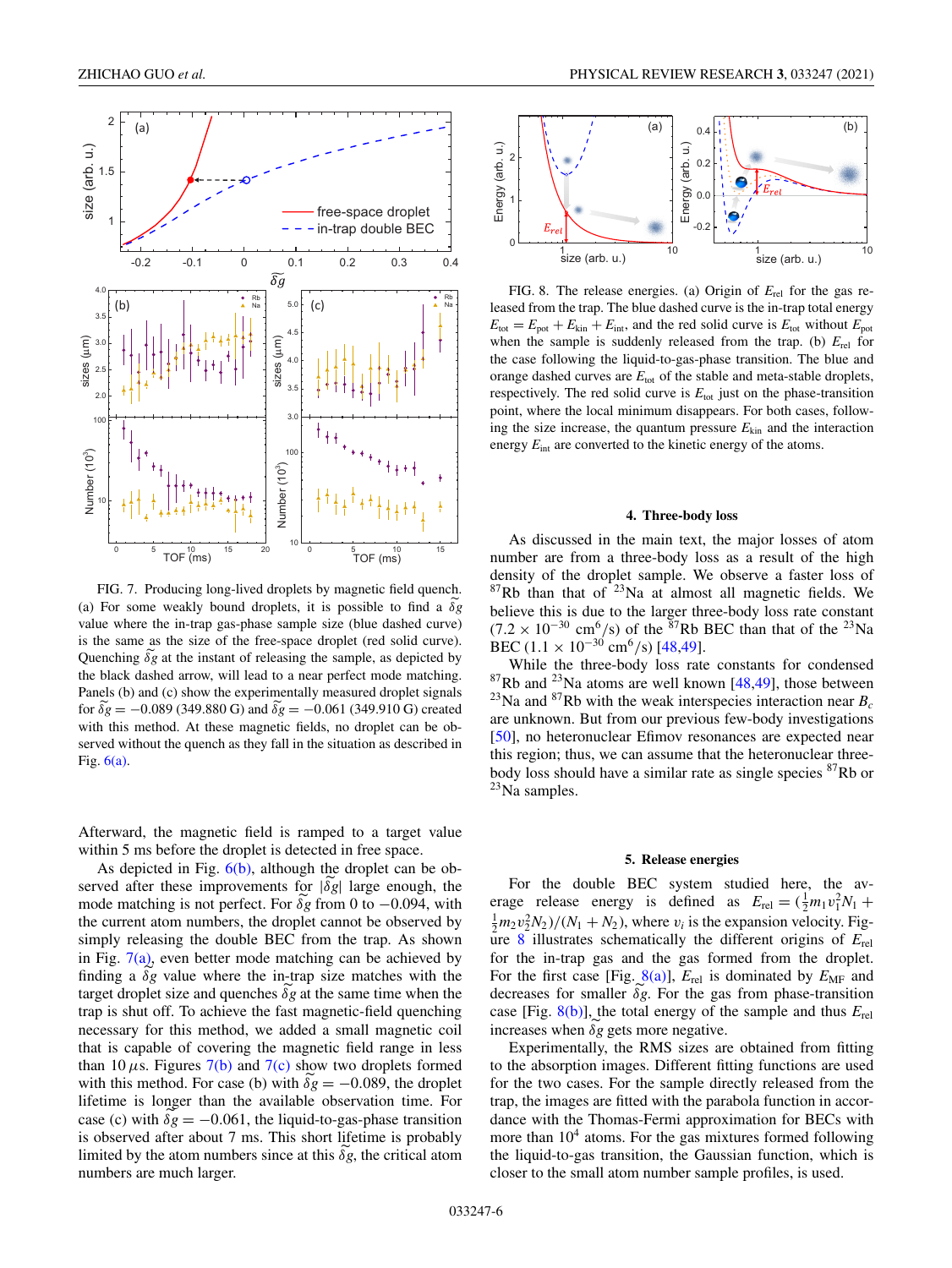# **6. Numerical simulation**

<span id="page-6-0"></span>For the condensate mixture of  $^{23}$ Na and  $^{87}$ Rb (denoted as species 1 and 2 hereafter, respectively) considered here, the coupled eGPEs including the LHY correction reads

$$
i\hbar \frac{\partial \psi_i}{\partial t} = \left( -\frac{\hbar^2 \nabla^2}{2m_i} + V_i + \mu_i(n_1, n_2) \right) \psi_i, \quad \text{(A1)}
$$

with  $m_i$ ; the atomic mass,  $n_i$ ; the number density, and

$$
\mu_i = g_{ii} n_i + g_{ij} n_j + \frac{\delta \mathcal{E}_{\text{LHY}}}{\delta n_i}, (i \neq j). \tag{A2}
$$

As introduced in Refs. [7[,51\]](#page-7-0), the LHY term for massimbalanced system can be described as

$$
\mathcal{E}_{LHY} = \frac{8}{15\pi^2} \frac{(m_1^{3/2}(g_{11}n_1))^{5/2}}{\hbar^3} f(\gamma, x, y), \quad (A3)
$$

with  $\gamma = m_2/m_1$ ,  $x = g_{12}^2/g_{11}g_{22}$ , and  $y = g_{22}n_2/g_{11}n_1$ . The dimensionless parameter  $f(\gamma, x, y)$  represents the renormalized integral with only numerical solution for the massimbalanced case.

#### **7. Influence of the residue magnetic field gradient**

As discussed in the Appendix, Sec.  $A_2$ , the magnetic field gradient compensation is not perfect in the current setup.

Although small, the residue gradient can in principle generate some influence to the droplet. The gradient ∂*B*/∂*y* is mainly along the vertical (y) direction. In the center-of-mass coordinate, the differential magnetic dipole moments lead to opposite direction linear potentials to the two species,

$$
V_i = \left(-\mu_{bi}\frac{\partial B}{\partial y} - a_c m_i\right)y,
$$
 (A4)

where  $a_c$  is the center-of-mass acceleration defined as

$$
a_c = \frac{(\mu_{b1}N_1 + \mu_{b1}N_2)}{N_1m_1 + N_2m_2} \frac{\partial B}{\partial y}.
$$
 (A5)

Including  $V_i$  in the eGPE, our simulation shows that the critical numbers needed for droplet formation can indeed be increased. The theoretical curve in Fig. [3](#page-2-0) does not take this contribution into account. In future experiments, this should be investigated in more detail, for example, by studying the phase transition at various magnetic field gradients. For a better gradient compensation, additional coils will have to be installed.

- [1] T. D. Lee, K. Huang, and C. N. Yang, Eigenvalues and eigenfunctions of a Bose system of hard spheres and its lowtemperature properties, Phys. Rev. **106**[, 1135 \(1957\).](https://doi.org/10.1103/PhysRev.106.1135)
- [2] N. Navon, S. Nascimbène, F. Chevy, and C. Salomon, The equation of state of a low-temperature *f ermi* gas with tunable interactions, Science **328**[, 729 \(2010\).](https://doi.org/10.1126/science.1187582)
- [3] N. Navon, S. Piatecki, K. Günter, B. Rem, T. C. Nguyen, F. Chevy, W. Krauth, and C. Salomon, Dynamics and Thermodynamics of the Low-Temperature Strongly Interacting Bose Gas, Phys. Rev. Lett. **107**[, 135301 \(2011\).](https://doi.org/10.1103/PhysRevLett.107.135301)
- [4] S. B. Papp, J. M. Pino, R. J. Wild, S. Ronen, C. E. Wieman, D. S. Jin, and E. A. Cornell, Bragg Spectroscopy of a Strongly Interacting [85Rb Bose-Einstein Condensate,](https://doi.org/10.1103/PhysRevLett.101.135301) Phys. Rev. Lett. **101**, 135301 (2008).
- [5] Y.-i. Shin, A. Schirotzek, C. H. Schunck, and W. Ketterle, Realization of a Strongly Interacting Bose-Fermi Mixture from [a Two-Component Fermi Gas,](https://doi.org/10.1103/PhysRevLett.101.070404) Phys. Rev. Lett. **101**, 070404 (2008).
- [6] A. Altmeyer, S. Riedl, C. Kohstall, M. J. Wright, R. Geursen, M. Bartenstein, C. Chin, J. Heckler Denschlag, and R. Grimm, Precision Measurements of Collective Oscillations in the BEC-BCS Crossover, Phys. Rev. Lett. **98**[, 040401 \(2007\).](https://doi.org/10.1103/PhysRevLett.98.040401)
- [7] D. S. Petrov, Quantum Mechanical Stabilization of a Collapsing Bose-Bose Mixture, Phys. Rev. Lett. **115**[, 155302 \(2015\).](https://doi.org/10.1103/PhysRevLett.115.155302)
- [8] N. B. Jørgensen, G. M. Bruun, and J. J. Arlt, Dilute Fluid Gov[erned by Quantum Fluctuations,](https://doi.org/10.1103/PhysRevLett.121.173403) Phys. Rev. Lett. **121**, 173403 (2018).
- [9] T. G. Skov, M. G. Skou, N. B. Jørgensen, and J. J. Arlt, Observa[tion of a Lee-Huang-Yang Fluid,](https://doi.org/10.1103/PhysRevLett.126.230404) Phys. Rev. Lett. **126**, 230404 (2021).
- [10] C. R. Cabrera, L. Tanzi, J. Sanz, B. Naylor, P. Thomas, P. Cheiney, and L. Tarruell, Quantum liquid droplets in a mixture of Bose-Einstein condensates, Science **359**[, 301 \(2018\).](https://doi.org/10.1126/science.aao5686)
- [11] G. Semeghini, G. Ferioli, L. Masi, C. Mazzinghi, L. Wolswijk, F. Minardi, M. Modugno, G. Modugno, M. Inguscio, and M. Fattori, Self-Bound Quantum Droplets of Atomic Mixtures in Free Space, Phys. Rev. Lett. **120**[, 235301 \(2018\).](https://doi.org/10.1103/PhysRevLett.120.235301)
- [12] C. D'Errico, A. Burchianti, M. Prevedelli, L. Salasnich, F. Ancilotto, M. Modugno, F. Minardi, and C. Fort, Observation [of quantum droplets in a heteronuclear bosonic mixture,](https://doi.org/10.1103/PhysRevResearch.1.033155) Phys. Rev. Research **1**, 033155 (2019).
- [13] P. Cheiney, C. R. Cabrera, J. Sanz, B. Naylor, L. Tanzi, and L. Tarruell, Bright Soliton to Quantum Droplet Transition in a [Mixture of Bose-Einstein Condensates,](https://doi.org/10.1103/PhysRevLett.120.135301) Phys. Rev. Lett. **120**, 135301 (2018).
- [14] H. Kadau, M. Schmitt, M. Wenzel, C. Wink, T. Maier, I. Ferrier-Barbut, and T. Pfau, Observing the Rosensweig in[stability of a quantum ferrofluid,](https://doi.org/10.1038/nature16485) Nature (London) **530**, 194 (2016).
- [15] I. Ferrier-Barbut, H. Kadau, M. Schmitt, M. Wenzel, and T. Pfau, Observation of Quantum Droplets in a Strongly Dipolar Bose Gas, Phys. Rev. Lett. **116**[, 215301 \(2016\).](https://doi.org/10.1103/PhysRevLett.116.215301)
- [16] M. Schmitt, M. Wenzel, F. Böttcher, I. Ferrier-Barbut, and T. Pfau, Self-bound droplets of a dilute magnetic quantum liquid, [Nature \(London\)](https://doi.org/10.1038/nature20126) **539**, 259 (2016).
- [17] L. Chomaz, S. Baier, D. Petter, M. J. Mark, F. Wächtler, L. Santos, and F. Ferlaino, Quantum-Fluctuation-Driven Crossover from a Dilute Bose-Einstein Condensate to a Macro[droplet in a Dipolar Quantum Fluid,](https://doi.org/10.1103/PhysRevX.6.041039) Phys. Rev. X **6**, 041039 (2016).